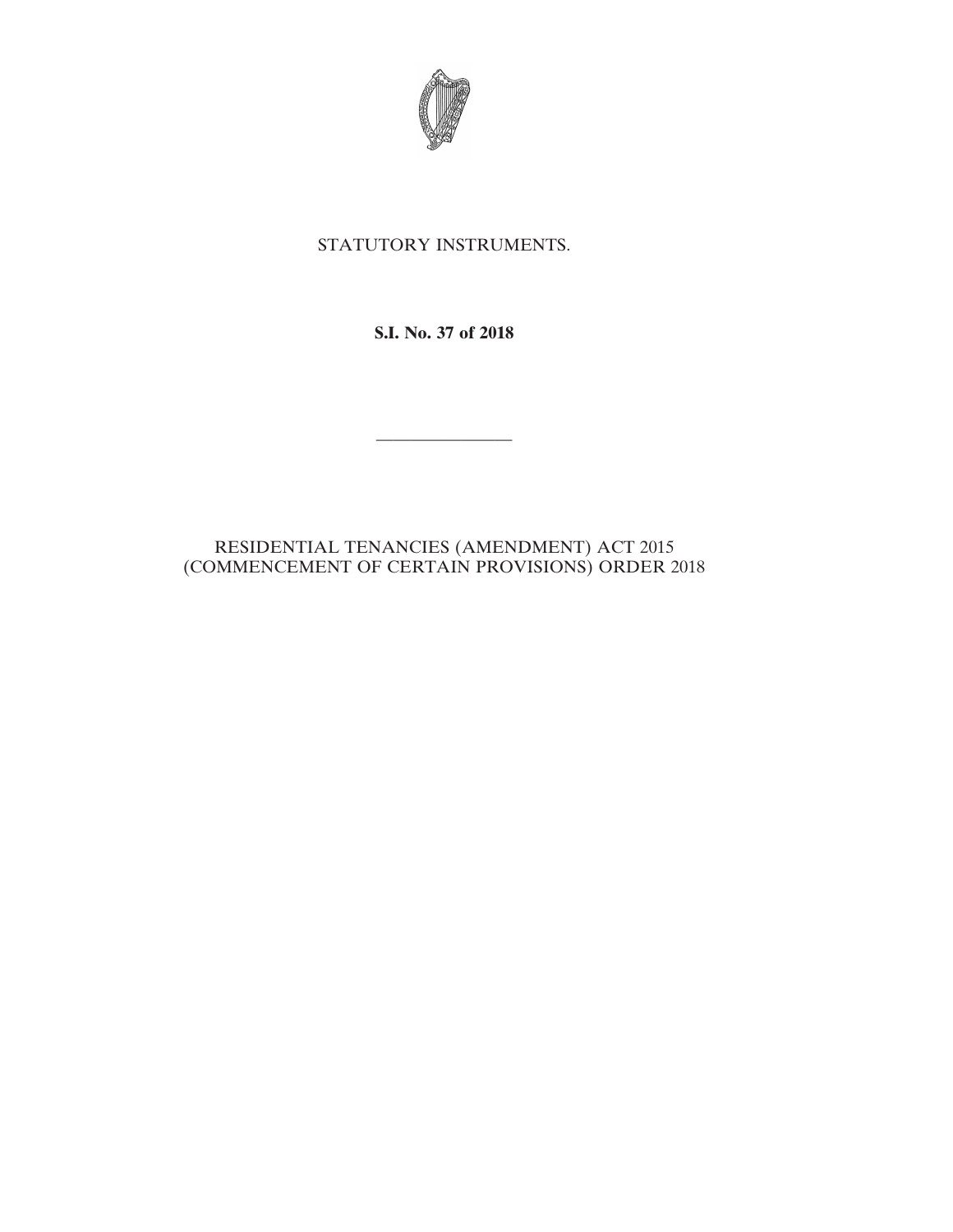## RESIDENTIAL TENANCIES (AMENDMENT) ACT 2015 (COMMENCEMENT OF CERTAIN PROVISIONS) ORDER 2018

I, EOGHAN MURPHY, Minister for Housing, Planning and Local Government, in exercise of the powers conferred on me by section 1(4) of the Residential Tenancies (Amendment) Act 2015 (No. 42 of 2015) (as adapted by the Housing, Planning, Community and Local Government (Alteration of Name of Department and Title of Minister) Order 2017 (S.I. No. 358 of 2017)), hereby order as follows:

1. This Order may be cited as the Residential Tenancies (Amendment) Act 2015 (Commencement of Certain Provisions) Order 2018.

2. The 25th day of February 2018 is appointed as the day on which the following provisions of the Residential Tenancies (Amendment) Act 2015 (No. 42 of 2015) come into operation:

(*a*) Part 1, insofar as it is not already in operation;

- (*b*) section 22;
- (*c*) section 57 other than paragraph (*b*) of subsection (1) of that section;
- (*d*) section 58.

L.S.

GIVEN under my Official Seal, 14 February 2018.

> EOGHAN MURPHY, Minister for Housing, Planning and Local Government.

*Notice of the making of this Statutory Instrument was published in "Iris Oifigiúil" of* 20*th February*, 2018.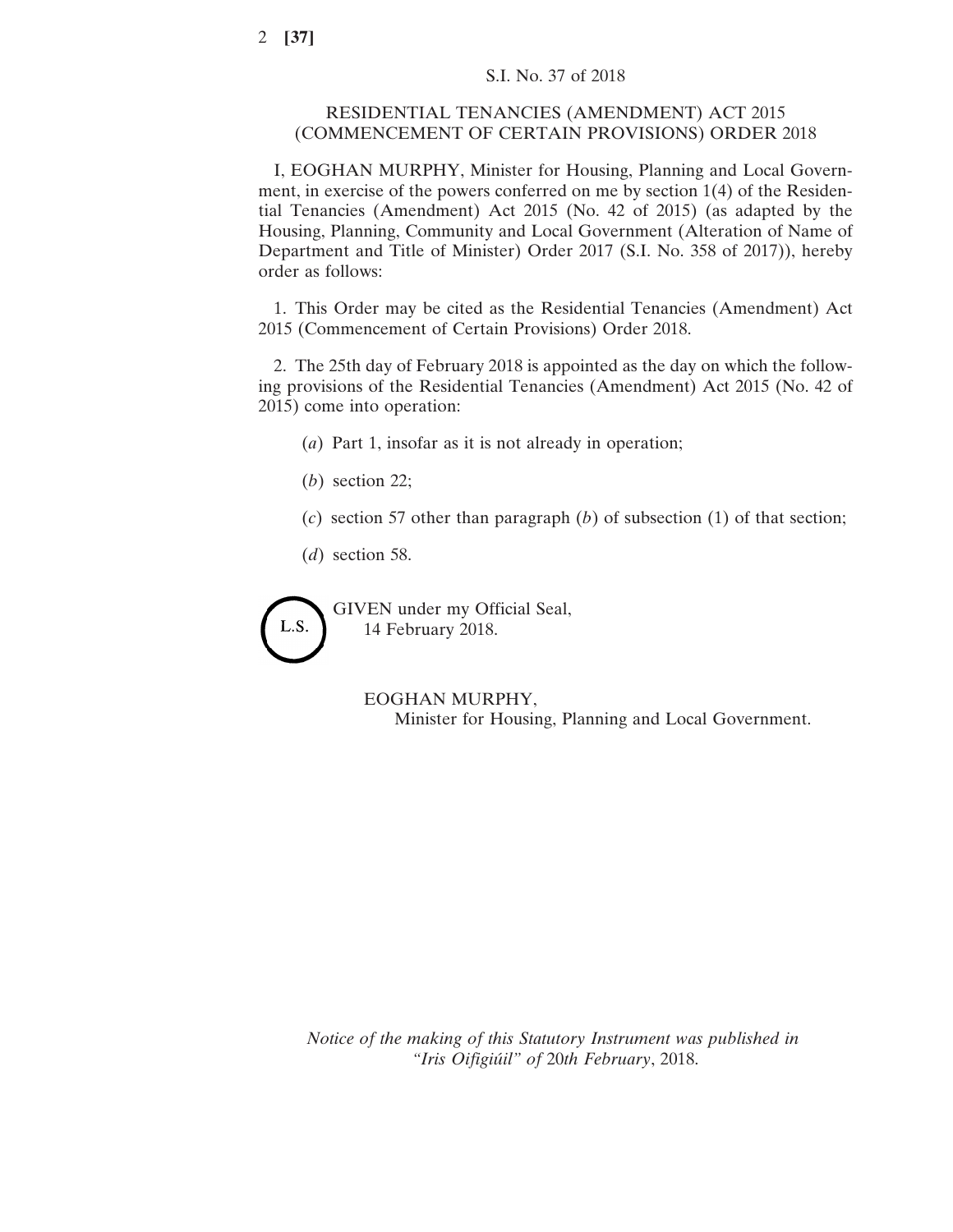**[37]** 3

## EXPLANATORY NOTE

*(This note is not part of the Instrument and does not purport to be a legal interpretation.)*

This Order brings Part 1, insofar as it is not already in operation, section 22, section 57 other than paragraph (*b*) of subsection (1) of that section, and section 58 of the Residential Tenancies (Amendment) Act 2015 (No. 42 of 2015) into operation with effect from 25 February 2018.

Part 1 contains preliminary and general provisions.

Section 22 amends the Minister for Housing, Planning and Local Government's powers to make regulations under section 8 of the Residential Tenancies Act 2004, as amended, by providing that such regulations may contain such incidental, supplementary and consequential provisions as appear to the Minister necessary and expedient for the purposes of the regulations.

Section 57 other than paragraph (*b*) of subsection (1) of that section empowers the District Court to enforce Residential Tenancies Board determination orders. Heretofore, the Circuit Court held such jurisdiction. The monetary limit that applies in such District Court proceedings shall be the monetary limit that applies to the Circuit Court at any given time.

Section 58 of the Residential Tenancies (Amendment) Act 2015 provides a consequential amendment to section 125 of the Residential Tenancies Act 2004, as amended, by substituting references to the 'Circuit Court' with references to the 'District Court'. Section 125 of the Residential Tenancies Act 2004, as amended, provides for the cancellation of determination orders in cases of non-appearance.

Transitional arrangements are provided under sections 57 and 58 of the Residential Tenancies (Amendment) Act 2015 with regard to dealing with existing and future legal cases connected to the enforcement of Residential Tenancies Board determination orders.